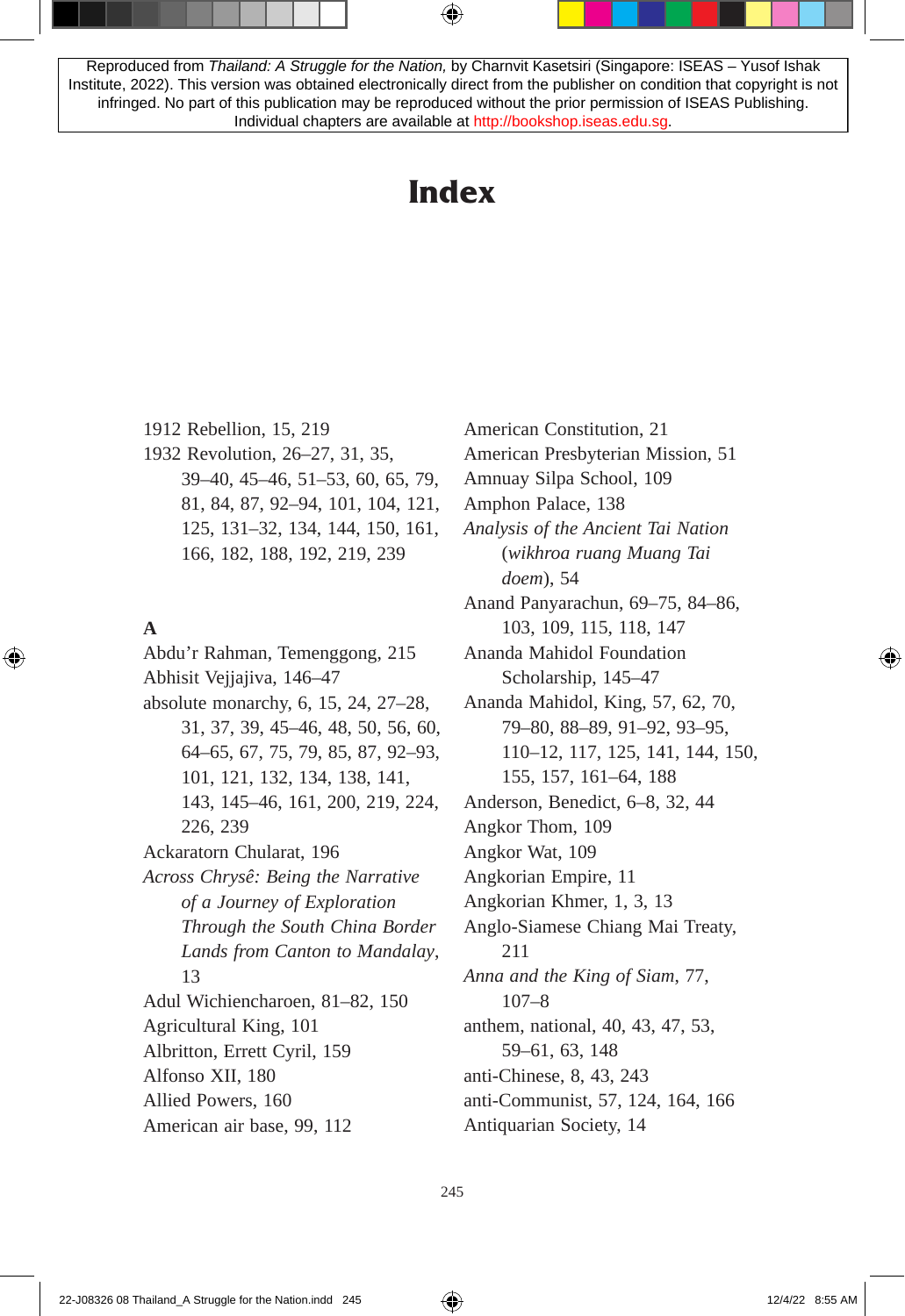*Anusawari Thai* (Thai Monument), play, 67 *Arabian Nights*, *The*, 179, 193 Arwut Srisukri, 175 Aryan race, 42 *As You Like It*, 18 Asia and Pacific Rim Peace Conference, 131 Asian financial crisis, 180, 187, 222, 228 Association of Southeast Asian Nations (ASEAN), 227 Asvabahu, 24 Atsani Phonlajan, 168–69 Aung San, 39, 44 authoritarianism, 241–42 *Ayatiwat*, 23–24, 33 Ayutthaya, 2–6, 8–11, 17–21, 26, 46, 49–50, 52, 56, 64–66, 89, 100, 105–6, 109, 135, 208, 214–15, 218 Ayutthya-Prasatthong dynasty, 29

## **B**

Back to Siam movement, 37 Bagehot, Walter, 71, 103 Baker, Chris, 102–3 Ban Pong Fire, 152 Bang Kwang Central Prison, 166 Bangkok-Chakri Centennial, 22 Bangkok Christian College, 85 *Bangkok Chronicle*, 85 Bangkok Commercial Bank, 92 Bangkok Expo, 19–20 Bangkok Library, 14, 31 *Bangkok Post*, 80 Bangkok/Ratanakosin, 2, 9, 13, 19, 29, 34, 52 *Bangkok Recorder*, *The*, 21

*Banjong Banjerdsilp*, 168 Bank of Thailand, 195 *barami*, 71, 74, 115, 179, 186, 197, 219, 221, 223–24, 229–30, 239–40, 242 *Battle of Thalang* (*Suk Thalang*), play, 66 BBC, 72, 96 *Bedfellow* (*Phuean non*), 78 Bejaratana, Princess, 45, 94 *Berne: Arrival of the King of Siam*, silent movie, 202 Bernini, Gian Lorenzo, 180 Bhisadej Rajani, Prince, 195 Bhubing Palace, 171, 177 Bhumibol Adulyadej, King, 2, 57–58, 60, 67, 69–75, 80, 83–84, 88, 91–93, 95–104, 110, 115–17, 119, 121–22, 131–45, 148, 150, 152–53, 155, 157, 159, 161, 164, 171, 174, 181, 185, 188, 192, 195, 200, 218, 220–32, 239–40, 242 Bhumibol Dam, 123 Bhumibol Fund, 144–45 Bird's Nest Island, 216 Bloody May, 71, 86, 115, 146, 224 Board of Regency, 95, 104 Boedi Oetomo, 44 Border Patrol Police (BPP), 73, 164, 172, 174–78, 181–84, 189, 194–95 Borommatrailokkanat, King, 218 Bose, Subhas Chandra, 38 Boworadet, Prince, 46, 94, 169 Boworadet Rebellion, 62, 169 Bowring, John, 49 Bowring Treaty, 40, 49 Boy King, 95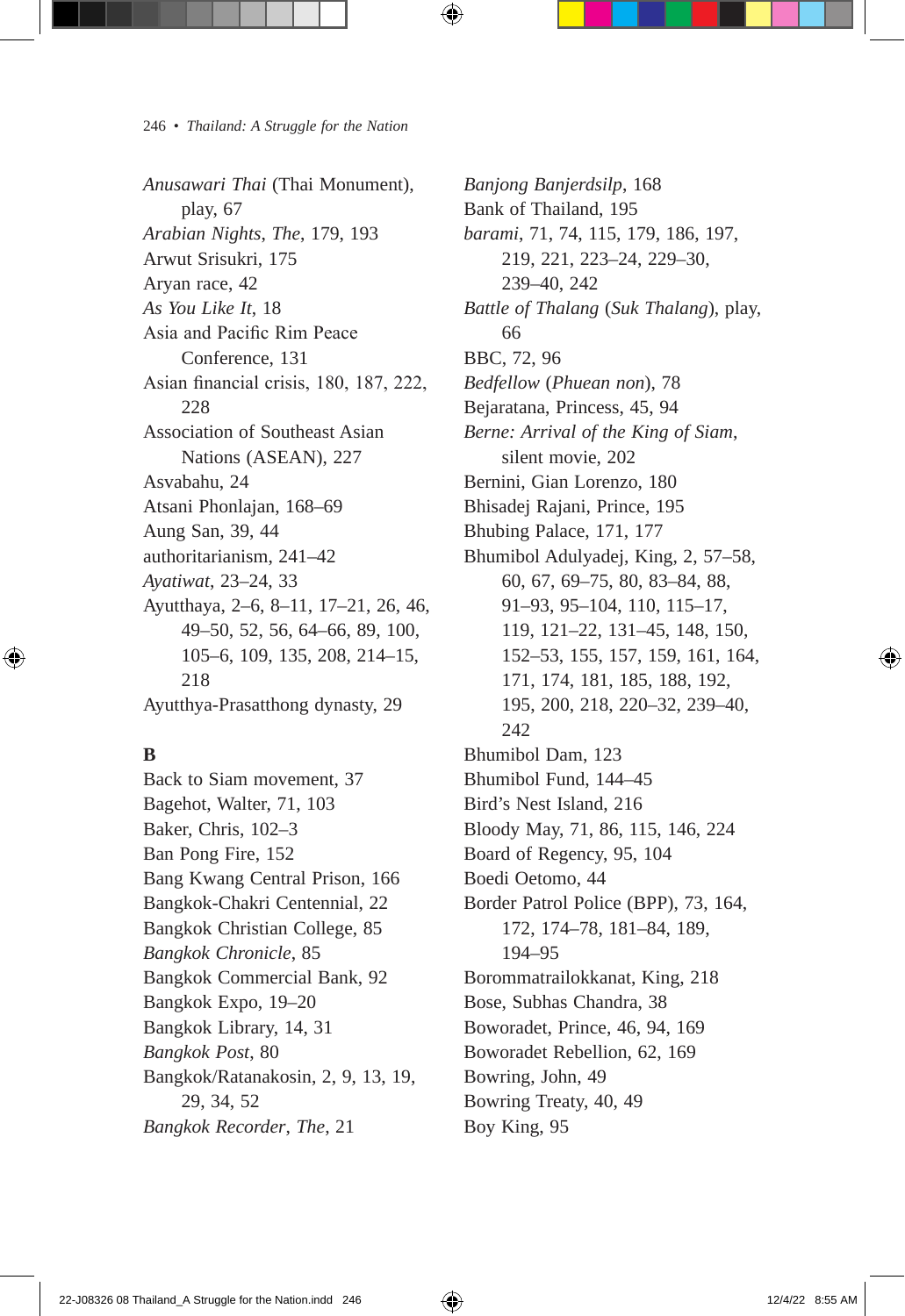Boy Scouts (*luk sua*), 16 BPP Aerial Reinforcement Unit (PARU), 176 Bradley, Dan Beach, 21, 51 Brahma, King, 10 Brando, Marlon, 78 *Brief Chronicle (Phongsawadan) of Ayutthaya*, *A*, 6 British Burma, 7, 89, 162–63, 209, 211, 217 British India, 211 British Malaya, 7, 134, 162–63, 201, 203, 206, 228 British monarchy, 71 British Raj, 203 Buddha, 13, 23–24, 26, 183, 185, 230 *Buddharaja* (Buddhist king), 83 Buddhism, 53, 197, 211, 225 Buddhist cosmology, 188, 197 Buddhist Era, 88, 130, 136, 152 Buddhist realm, 17 *Burmese Lost Their Country*, *The*, (*Phama sia muang*), 78 Burney, Henry, 5 Burton, Richard F., 179, 193 But Patthamasarin, 92

#### **C**

Cam Ranh Air Force Base, 99 Cambodia, 2–4, 19, 29–30, 66–67, 98–99, 109, 112, 122, 134, 152, 190, 192, 210, 212, 219, 227–28, 241 Celestial Monarchy, 15 censorship, 108, 130 Central Intelligence Agency (CIA), 175 Central Powers, 25, 160 Central Revenue Office, 205

Chaem Bunnag, 52, 64 Chai Nat, Prince, 47, 103–4 Chaipattana Foundation, 199 Chakri Dynasty, 2, 6, 20, 24, 27, 66, 69, 75, 79, 102, 137, 144, 170, 218, 225, 239 Chaleo Pratumros, 92 Chamlong Srimuang, 72, 74 Chamuen Waiwaranat, 213 Chan Ungsuchot, 183 Chanida Chitbundid, 118–19, 145 Chao Phya Devesra, 4 *Chaoying Saenwi* (Princess of Hsenwi), play, 66 Charan Pakdithanakul, 196 Charles VI, King, 88 Charnchai Likhitjitha, 196 Charoen Wanngam, 169 Chatichai Choonhavan, 86 Chavalit Yongchaiyudh, 186 Che Guevara, 168 Chiang Kai-shek, 164 Chiang Mai ruler, 67, 170, 191–92, 211 Chiang Mai Treaty, 211 Chiang Mai University, 147, 171, 175 Chin Yiang Sae Hao, 216 China, 1–4, 7, 9–11, 13–14, 19, 31, 42–43, 51–53, 55–56, 58–59, 65, 67–68, 77, 85–86, 90, 121, 129, 131, 156–57, 164, 167, 171, 188, 204, 212, 216, 228, 241 *China's Relations with Foreigners*, 55 Chinese Communist Party, 241 *Chinese Mixed with Lao* (*Jek Pon Lao*), 58 *Chinese Repository*, *The*, 29 *Chino-Sayam Warasap*, 25 Chit Singhaseni, 92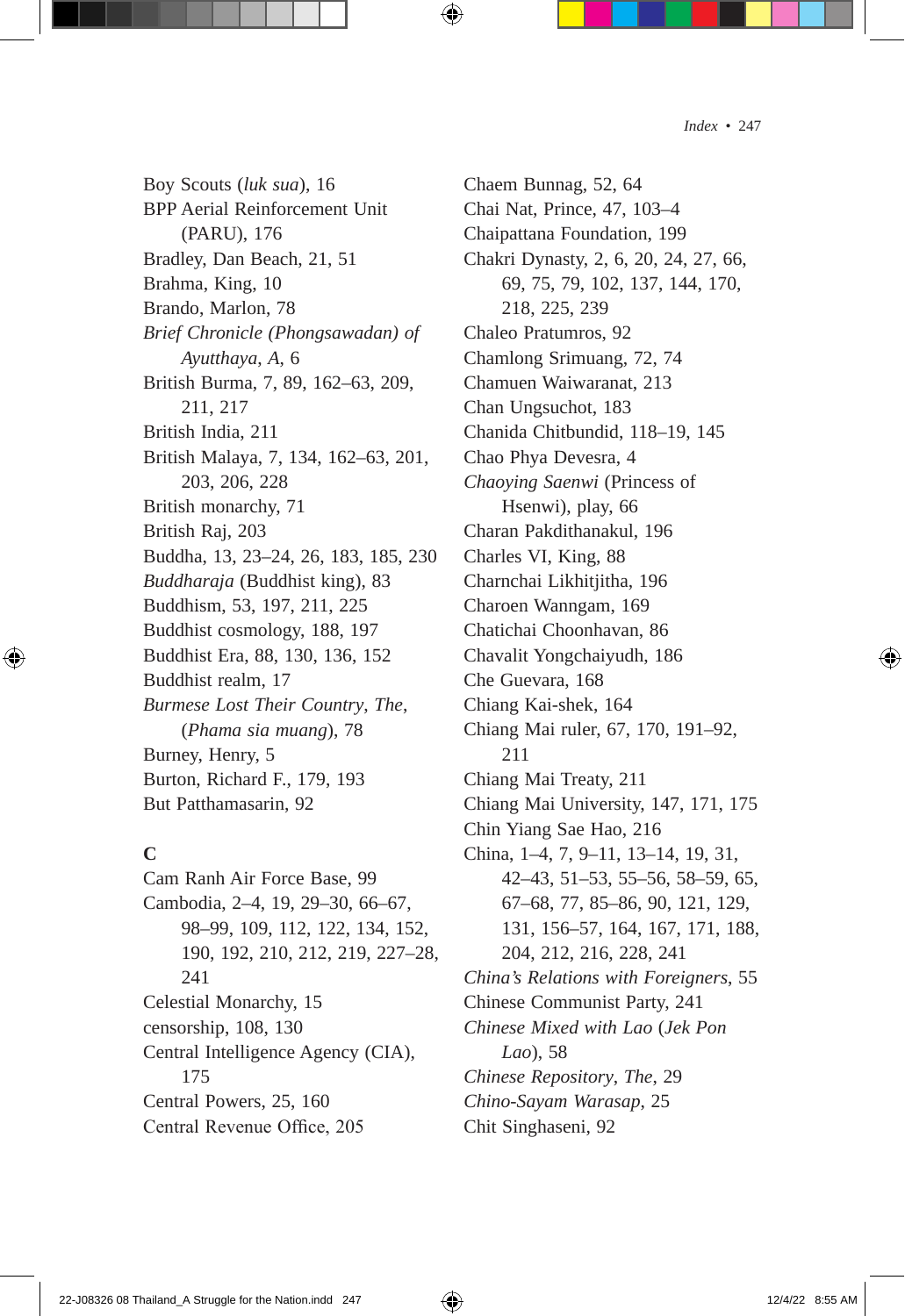Chitralada Palace, 98 *Choie bamrung chat* (Help and Care for the Nation), 26 cholera pandemic, 158 chronicle (*phongsawadan*), 5–6, 16–18, 21, 23, 26, 28–29 *Chronicle (Phongsawadan) of the Present Dynasty*, *A*, 6 Chu Chukramol, 158 Chuan Leekpai, 87, 188 Chuang Bunnag, 207 Chulabhorn, Princess, 135, 153, 174 Chulalongkorn, King, 2, 4–8, 12, 14, 21, 28, 33, 34, 40, 44–45, 47, 49, 52, 57, 63–64, 76, 79, 87, 92–94, 98–100, 103, 106, 116, 121, 133, 156–58, 179–80, 191–93, 200–24, 226–30, 232–33, 235–36, 238–40 Chulalongkorn Spring, 218 Chulalongkorn University, 12, 51, 68–69, 80–81, 84, 140–44, 153, 163, 219 Chulathat Phayakharanond, 181 Chumporn Thummai, 73 *City of Illusion/Hollywood* (*Muang maya*), 78 Clarke, Andrew, 206 *Clogs on Our Wheels*, 8 CNN, 72 Cœdès, George, 17 Cold War, 57, 75, 77, 98–99, 117–18, 122–23, 131, 157, 176, 187, 199, 224, 228, 232, 240 colonialism, 49, 200, 209, 219, 232, 240 Colquhoun, Archibald Ross, 13, 55 communism, 98, 122, 155, 165–66, 170, 172–73, 221, 241

Communist Party of Indonesia (PKI), 166 Communist Party of Malaya, 166 Communist Party of Thailand (CPT), 61, 73, 118, 131, 156, 165–70, 186–87, 190–91, 195 Communist Party of Vietnam (CPV), 167 Communist Suppression Operation Command (CSOC), 176 Compulsory Primary Education Act, 182 Conference of the International Association of Historians of Asia (IAHA), 69 conscription, 208–9 Constitution Celebration Fair, 132 Constitution Day, 132 Constitution Drafting Assembly of Thailand, 57, 59 Constitution of the Kingdom of Thailand, 57 Constitution United Front, 130 constitution-writing, in Thailand, 126–27 Constitutional Court, 82, 233 constitutional monarchy, 28, 71, 79, 93, 224 *Contested Nationalism and the 1932 Overthrow of the Absolute Monarchy in Siam*, 24 Copeland, Matthew Phillip, 24–25 Council of Regency, 104 Council of State, 205 *Country of Thailand* (*Prates Thai*), article, 42 coup, 15, 26, 31, 46, 57, 68, 73, 75, 82, 85–86, 89–91, 93–94, 100, 107, 117, 123, 125–26, 128–29,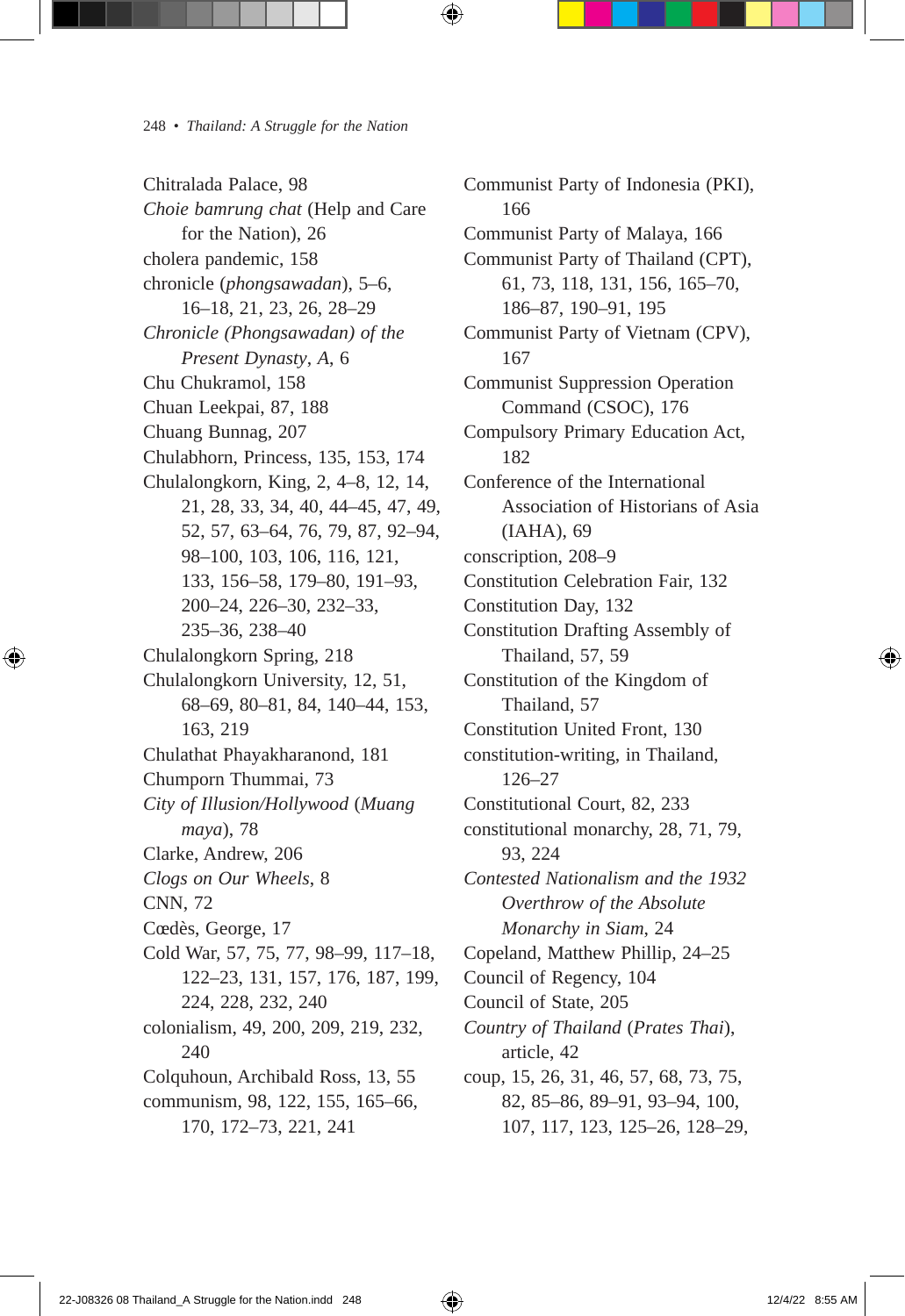134, 147–48, 150, 153, 169, 188, 197–99, 223, 227, 240, 242 *Cradle of the Shan Race*, 13 Cromwell, John, 78 Crown Prince of Siam, 58 Crown Property Bureau, 89 cult of the Royal Father, 179 Cultural Revolution, 90, 156

#### **D**

Damrong, Prince, 8–11, 14, 17, 20, 29, 30–31, 52, 56, 94, 105, 109, 210, 232, 237, 240 *Dao Siam*, newspaper, 73 Dara Rasami, Princess, 191–92, 211 Davies, Derek, 75 de la Loubère, Simon, 50 de Lacouperie, Albert Terrien, 13, 55 defamation law, 220 Democracy Monument, 40 Democrat Party, 77, 86, 89–90, 107, 125, 130, 199 Department of Propaganda, 138 *Devaraja* (divine king), 83 Devawongse, Prince, 4, 218 Developer King, 101, 115 developmentalism, 122–24 Dhani, Prince, 103–5, 150, 195 *dharma raja* (righteous ruler), 70–71, 83, 100, 226 *Dictionnaire Siamois Franc̜ais Anglais* (Siamese French English dictionary), 49 Dilok, Prince, 211 Din Tharab, 46, 62 Direk Chaiyanam, 90 Dit Bunnag, 105, 106 divine king (*Devaraja*), 83 Dodd, William Clifton, 54–55, 56

Dohbama Asiayone, 44 Doi Inthanon, 170, 172, 177, 192 Doi Tung Development Project (DTDP) palace, 184–87 Dominican Republic, and constitution, 126 Dulwich College, 85 Dunne, Irene, 78 Dusit Palace, 40, 180 Dutch East Indies, 201, 203 Dvaravati Mon, 13

## **E**

Eakin, Isabella, 55 East India Company (EIC), 215 École française d'Extrême-Orient (EFEO), 14 Edison, Thomas, 201–2 Edward VIII, King, 139 Emerald Buddha, 110 Empress Dowager Cixi (*Susi thaihao*), 78, 157 *English Constitution*, *The*, 103 Englund, George, 78 Evans, Grant, 58 extraterritorial rights, 26, 211

## **F**

*farang*, 5, 9, 11–13, 21–22, 24, 41–42, 48, 50 *Far Eastern Economic Review*, 75, 101 Father of Public Health and Modern Medicine, 160 "Father of Thai History", 8, 29 Father of Thai Nationalism, 15 Finland Charter, 196 "first nationalist", 8 First Opium War, 55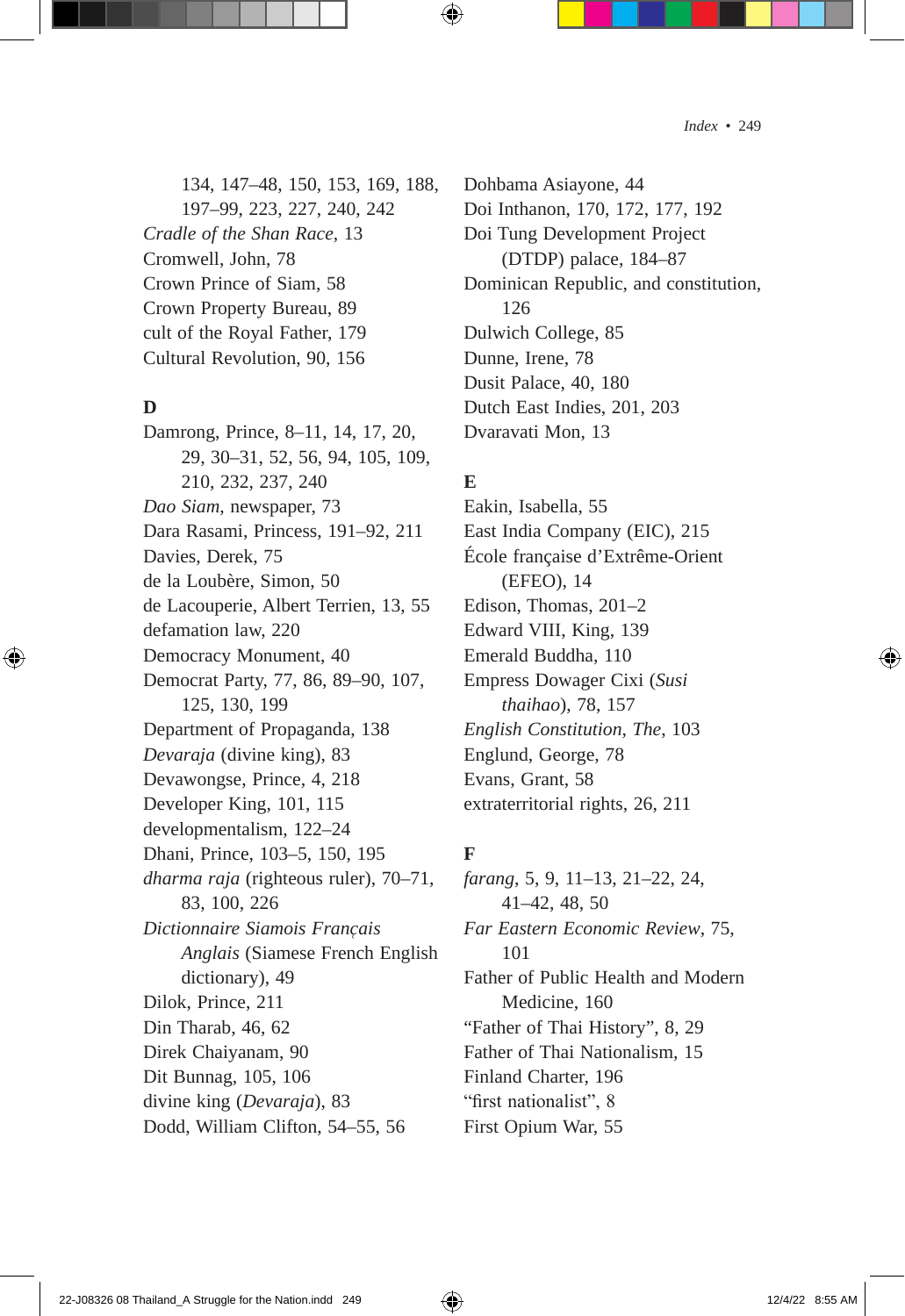First World War, 121 flag gangs, 212 Florman, Ernest, 202 foreign-educated students (*nakrian nok*), 12, 15, 236 "Foundation of Ayuthia, The", article, 14 *Four Reigns* (*Si Phaendin*), 78–80, 108 Franco-Siamese War, 205, 209, 212, 226 Franco-Thai War, 77 Frankfurter, Oskar, 229–31 Frederick the Great, 134, 139 free press, 11, 15 free speech, 219–20 Free Thai movement, 62, 90, 129, 150, 162, 169, 195 French Indochina, 38, 59, 212, 214 Friday Aw Saw Band, 140 Front Palace Crisis, 206–7

## **G**

Galyani Vadhana, Princess, 93, 95, 98, 140, 159, 161, 174, 188–89 generation Z, 35 Georgetown University, 87 German-Thai project, 229 Germany, war against, 25 Gilbert and Sullivan, 18 Glad to Oppose Party (*Khana yindi kan kadkhan*), 26 globalization, 75 *God Save the Queen*, 47, 63 Golden Jubilee, 70, 84, 102, 157, 187 Golden Triangle, 10, 98, 171, 184–85 Golsworthy, Arnold, 18 *Gone with the Wind*, 80 Goodman, Benny, 139

Gramsci, Antonio, 119–20 Grand Palace, 5, 40, 79–80, 90, 110, 117, 129, 134, 188, 192, 206, 211 Grand Princess of Siam, 57 Great Royal Treasury Department, 205 Great Scholar King, 15 Great Thai Empire, The, (*maha anachak Thai*), 42 Great War, 121, 160 Gulf of Tonkin incident, 155–56, 165

## **H**

Habsburgs, 16 Hall of Opium Museum, 184 Harrison, Rex, 78 Harvard Medical School University, 93, 160–61 Hatta, 39, 44 Haw Wars, 212–13 Heavenly Royal Mother, 97, 133, 158 Heng Samrin, 190 hill tribe, 97, 147, 167, 172–73, 175, 178, 181–85 "His Majesty's Role in the Making of Thai History", speech, 70 "Historical Sketch of Siam", 20 *History Instruction Guidelines* (*Naeo son prawattisat*), 54 history textbooks, school, 6 Hitler, 38, 42 Ho Samut Samrap Phra Nakhon, 14 Hobsbawm, Eric, 98 Holy Man's Rebellion, 209 Holy Trinity, 16 Hong Xiuquan, 212 House of Representatives, 77, 128 Hsi-Nu-Lo, King, 10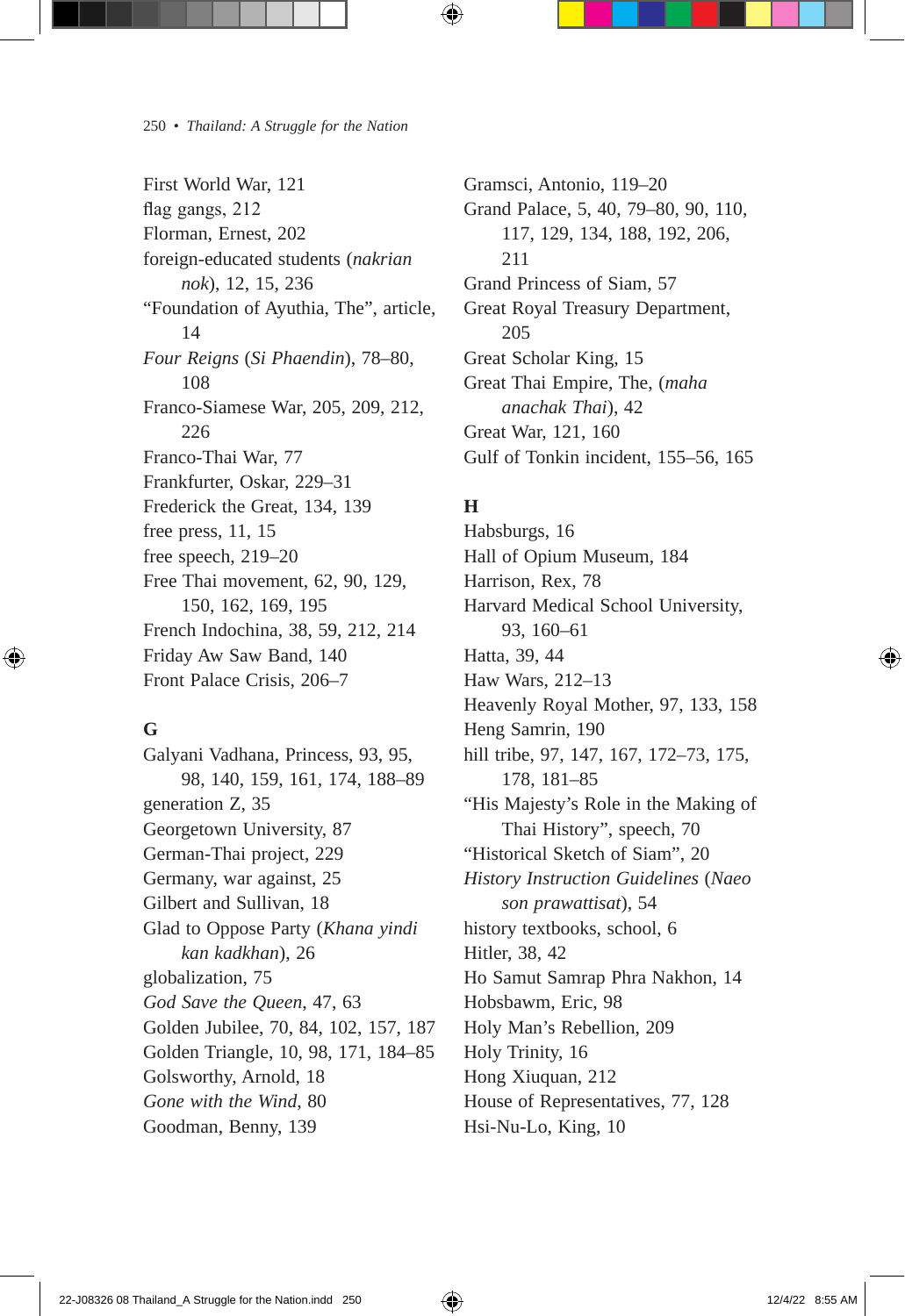Hun Sen, 190 Hussein Shah, Sultan, 215

#### **I**

IAHA (International Association of Historians of Asia), 69 *Imagined Communities: Reflections on the Origin and Spread of Nationalism*, 31–32, 44 Imeritinsky, Prince, 121 Imperial Indian Mail, 203 Imperial University of Tokyo, 7 Indochina War, 77 Indochinese Communist Party, 166 *Inscription*, Ramkhamhaeng, 16–17, 19, 32, 178–79 Internal Security Operation Command (ISOC), 176, 186 Inthanon, Prince, 170 *Intharayut*, 168 Irish Free State, 44 Isan MP, 130 Islamic Thai, 47, 210 ITV television network, 82

## **J**

Japanese occupation, 62, 67, 79, 87, 163–64, 169 *Jews of the Orient*, *The*, 8, 25 Jit Phoumisak, 61, 168–69 Johnson, Lyndon Baines, 156, 165 Joint United States Military Advisory Group, Thailand (JUSMAGTHAI), 99 Jory, Patrick, 230 *Journal of the Siam Society*, 14, 105

#### **K**

*Kabot R.S. 130*, 15

Kambuja, *see* Cambodia Kantorowicz, Ernst, 222 Kasem Watthanachai, 146–47 Kasetsart University, 140, 142, 144, 147, 153 Kat Katsongkhram, 150 Kennedy, John F., 173 Khamrob, Prince, 76 Khana Nitirat (Law for the People), 233 *Khana Ratsadon* (People's Party), 27–28, 35, 40, 42, 45, 62, 87, 127, 166, 240 *Khana yindi kan kadkhan* (Glad to Oppose Party), 26 Khaw Soo Cheang, 217 Khmer, 1, 3, 9–10, 13, 18–19, 30–31, 41, 48, 52, 59, 64, 109, 184, 190 *Khmer Discussed* (*Thok khamen*), 78 *khon*, dance-drama performance, 83 Khrong Chandawong, 166–67 Khuang Aphaiwong, 77, 89, 107, 125–26, 150, 163 Khun Sa, drug lord, 187 Khun Wichitmatra, 31, 52–53, 65 Khun Ying, 85 Khwankeo Vajarodaya, 184 *Kid thung muang Thai* (*Thinking of the Land of the Thai*), 37 *Kimigayo*, 48 *King and I*, *The*, 12, 107 *King Bhumibol: Life's Works*, 227 Kingdom of Nan Chao (Nanzhao), 1, 9–11, 13–14, 30–31, 51–53, 58, 65, 67 *Kingdom of Siam*, *The*, 4 Kingdom of Sukhothai, 1, 70 *King of Siam Landing at* 

*Logårdstrappan*, film, 202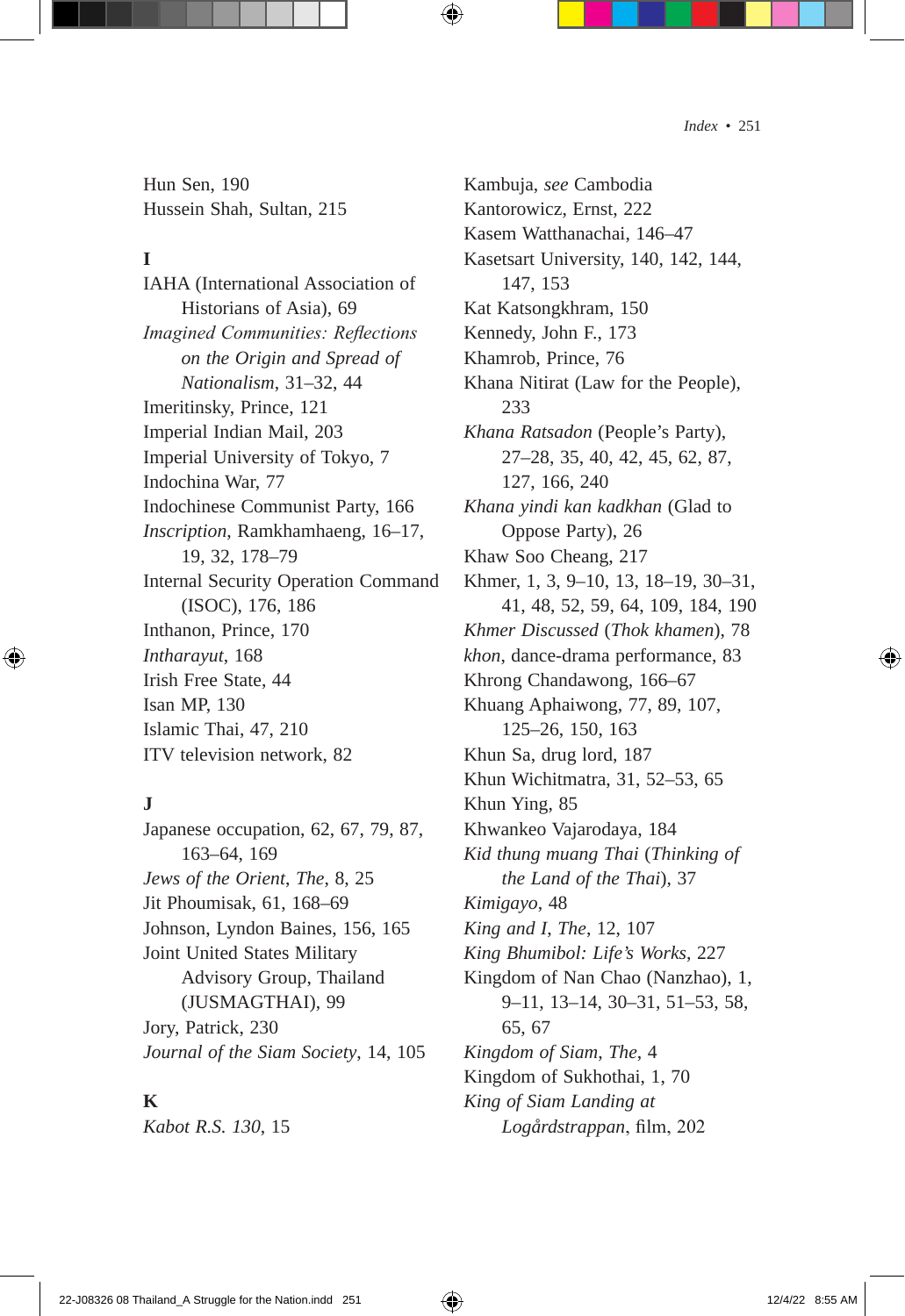*King of Siam Speaks*, *The*, 78 King of White Elephants, 218 kingship, duties of, 70 *King's Two Bodies: A Study in Mediaeval Political Theology*, *The*, 222 *King Who Had a Hundred Thousand Bumps on His Body*, *The*, 20 Klai Kang Won (Sanssouci) Palace, 27, 134, 176, 228 Kobkua Suwannathat-Pian, 132 Ko-lo-feng/Khun Luang Fa, 10 Ko-lo-fung, king, 30 Komol Kheemthong, 173–74 Korean War, 130–31 Kriangsak Chamanan, 191 Krom Khosanakan, 138 Krom Luang Prajak, Prince, 215 Krom Luang Sanphasit, Prince, 215 Krom Mun Prajak, Prince, 213 Krom Phraya Bamrabporapak, Prince, 236 K.S.R. Kularb, 22–24, 26, 33 Kublai Khan, 51, 67 Kukrit Pramoj, 57, 75–85, 92, 105, 108, 110, 150, 152, 181 Kulap Saipradit, 130 Kuomintang (KMT), 164, 182, 186

#### **L**

*Lai chiwit* (Many Lives), 78 *Lak Thai* (Thai Pillars), 31, 52–53, 65 "*lakhon luang wichit*" musical plays, 65–66 *Land of the Thai* (*Muang Thai*), 37, 44, 50–51, 56 Lao-Siamese War, 214 Laos, 3–4, 9–11, 30, 42, 47, 55–56, 58–59, 61, 64, 98–99, 109,

112, 122, 134, 167–68, 170–71, 182, 184, 186, 190–92, 194–95, 209–14, 219, 226–28, 237, 241 Laos Mission, 55 Lavanchy-Clarke, François-Henri, 202 Law of Succession, Palace, 70, 88, 95, 162, 224 Law for the People (Khana Nitirat), 233 Leonowens, Anna, 12, 77 *lèse majesté*, 22–23, 73, 225–27, 233 *Life, Labours and Doctrines of Confucius*, 55 Light, Francis, 215 Lilly, J.J., 220 *London Mail*, 217 London University, 146 Louis XIV, King, 180, 200 Louisiana Purchase Exposition, 4 *Luad Suphan* (Suphan Blood), play, 66 Luang Adul, 130 Luang Atthakaiwanwathi, 110 Luang Atthapreecha, 110 Luang Phibunsongkhram, *see* Plaek Phibunsongkhram Luang Phromyothi, 59 Luang Saranupraphan, 59 Luang Thamrong, 89, 125, 130 Luang Wichianphaettayakom, 59 Luang Wichitwathakan, 31, 42–43, 52–54, 57, 59, 65–67 Luang Yutthasatkoson, 59

#### **M**

MacArthur, General, 54 *Made in Thailand*, song, 59 "madness", and opposing ideology, 23, 33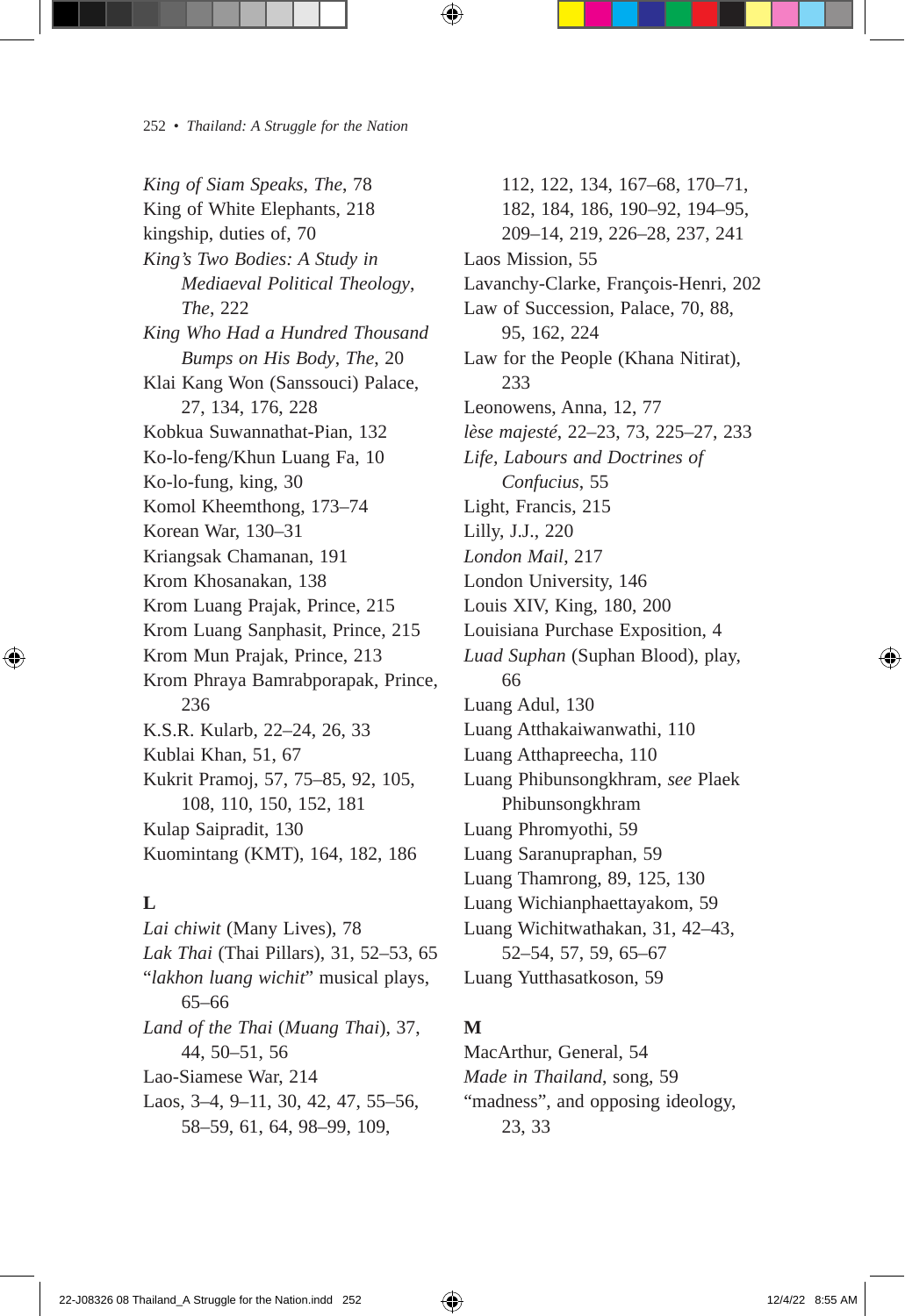Mae Fah Luang, 97, 133, 158, 178, 181 *maha anachak Thai* (The Great Thai Empire), 42 Maha Chakri Sirindhorn, Princess, 57 Maha Mala, Prince, 206 *Maha Thewi* (The Great Queen), play, 67 *Mahachon* (*The Public*), newspaper, 168 *Mahajanaka Jataka*, 230–31 Mahajanaka, King, 231 Mahidol Adulyadej, Prince, 93, 158–61, 218 Mahidol University, 142, 146 Mahisra, Prince, 4 Malay, 48, 184, 194, 214 Malaya, 7, 38, 44, 98, 134, 163, 166, 194, 201, 203, 206 Malaysia, 59, 94, 122, 187, 241, 243 mandala, 192, 194, 209–10, 214 Manhattan Rebellion, 129 Manichaeism, 120 Manila Pact, 123 Mao Zedong, 77, 131 Maoism, 166–67 martial law, 69, 71, 123, 165 massacre, 73, 177, 187, 234 McCargo, Duncan, 120, 145 McCarthy, James Fitzroy, 212 McCormick Hospital Chiang Mai, 161 McFarland, George Bradley, 159 "Memories of My Childhood", essay, 132 Memory of the World Programme, 179 Meng Hsi-nu-lo/Khun Luang, 10–11

*Merchant of Venice*, *The*, 17 *Mikado*, 18 Military Assistance Program (MAP), 99 Ming Dynasty, 186 Ministry of Agriculture, 4, 147 Ministry of Commerce, 53 Ministry of Defence, 40–41, 66, 177, 208 Ministry of Education, 6, 56, 58, 161, 182–84, 189 Ministry of Finance, 76, 129, 208 Ministry of Foreign Affairs, 85–86, 98, 206 Ministry of Interior, 91, 177, 210 Ministry of Justice, 111 Ministry of National Development, 124, 186 Ministry of War, 208 Miss Siam/Miss Thailand competition, 132 Mitchell, Margaret, 80 Mom Daeng (Bunnag), 76 Mom Dusadi Na Thalang, 87 Mon-Khmer, 30 monarchy absolute, 6, 15, 24, 27–28, 31, 37, 39, 45–46, 48, 50, 56, 60, 64–65, 67, 75, 79, 85, 87, 92–93, 101, 121, 132, 134, 138, 141, 143, 145–46, 161, 200, 219, 224, 226, 239 British, 71 constitutional, 28, 71, 79, 93, 224 fall of, 16, 121–22 network, 120–21, 145 power and prestige of, 57, 96 Mongkut, King, 2–5, 12, 14, 21, 27, 33, 49, 63, 77, 87, 104–6,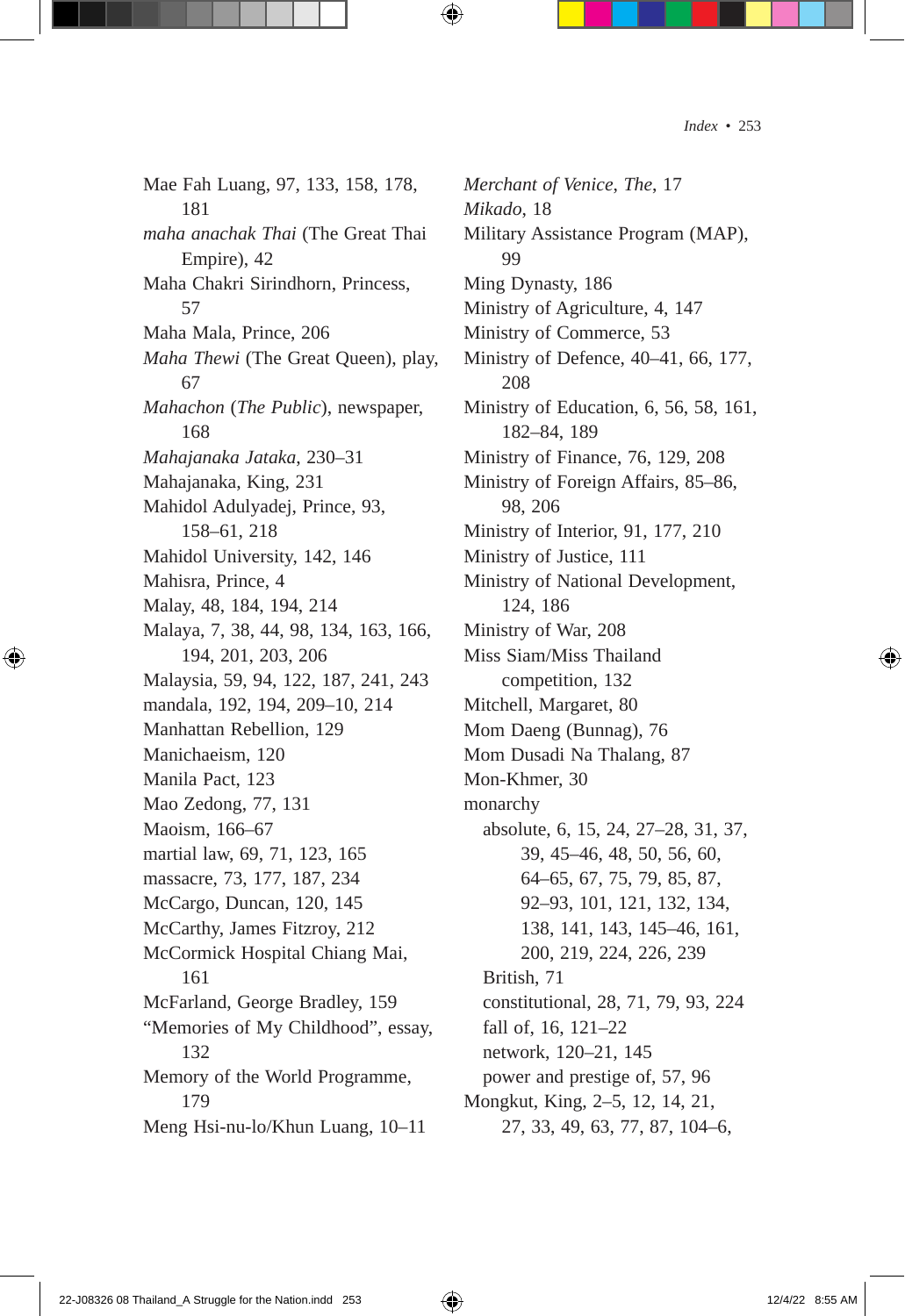108, 201, 204–7, 220, 222, 226, 229–30, 236 Mongols, 1, 10, 65 Morant, Robert Laurie, 238 Mote, Frederick W., 31, 58 Mountbatten, Louis, 163 *Muang maya* (City of Illusion/ Hollywood), 78 *Muang Thai* (Land of the Thai), 37, 44, 50–51, 56 Mussolini, 38 Must-Read Thai books, 80 *My Friend Jarlet*, 18

## **N**

*Naeo son prawattisat* (*History Instruction Guidelines*), 54 Nakkhatra Mangala, Prince, 116 *nakrian nok* (foreign-educated students), 12, 15, 236 Nan Chao (Nanzhao), Kingdom of, 1, 9–11, 13–14, 30–31, 51–53, 58, 65, 67 *Nan Chao* (Nanzhao), play, 67 *nangsu farang*, 9 Narai, King, 2, 29, 100 Naresuan, King, 2, 100–1 Narin Phasit, 26, 33–34 Naruhito, Emperor, 139 nation-building, 1, 26, 47, 67 *Nation*, *The*, 88 national anthem, 40, 43, 47, 53, 59–61, 63, 148 National Assembly, 57, 70, 77, 88, 94, 123, 127, 166, 169 National Defense Plan, 209 National Economic and Social Development Board (NESDB), 118, 124

National Economic Development Board (NEDB), 124 National Economic Development Plan, 124 National Father's Day, 102, 133 national flag, 26 "national history", 11, 13 national identity, 47 National Library, 31, 229 National Mother Contest, 133 National Mother's Day, 102, 133 National Reform Assembly, 146 National Reform Committee, 146 National Security Agency, 165 nationalism, 1, 6–8, 14–16, 18, 24, 38–39, 41, 44–45, 47–48, 66, 160, 194 Nationalist Chinese Party, *see* Kuomintang neo-mandala system, 209–10 network monarchy, 120–21, 145 "Network monarchy and legitimacy crises in Thailand", article, 120 New World, 44 *News of the Palace*, 222–23, 227 Nicholas II, Tsar, 121 *Nitthra Chakrit*, poem, 179, 193 Niwatthumrong Boonsongpaisan, 233 Nobel Prize, 146 Noi na Nagara, 215 Norman, E.B., 18 North Atlantic Treaty Organization (NATO), 228

## **O**

Obama, Barack, 223 Office of the Heir Presumptive, 207 Office of the National Cultural Commission, 220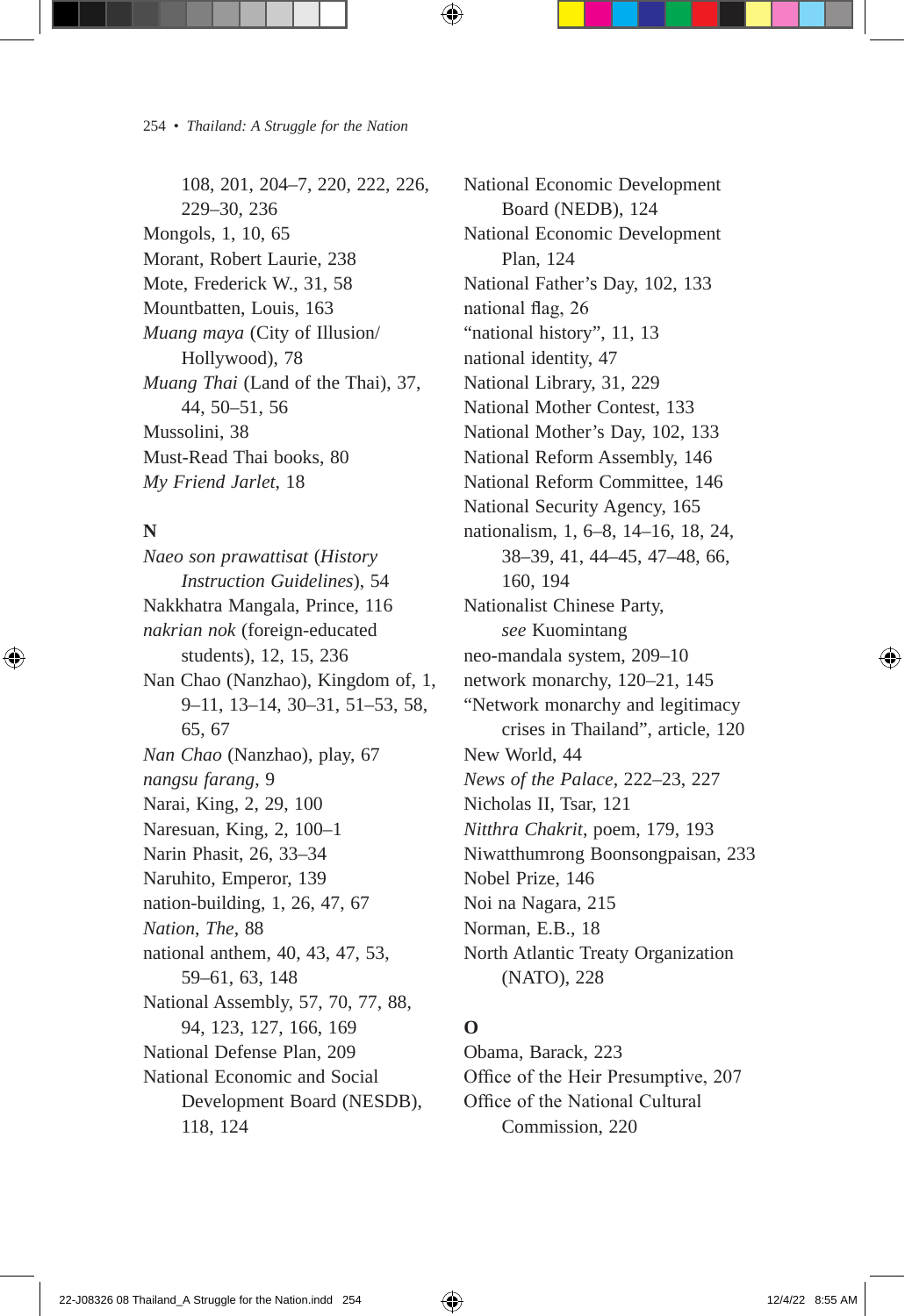Office of the Prime Minister, *see* Prime Minister's Office Office of the Royal Development Projects (RDP), 117–18 "Official Nationalism and Imperialism", 6 "Old Thai Empire, The", essay, 13 "On the Independence of a Country", essay, 23 Ong Keo, 209 opium, 176, 184–87, 195 Oscar II, King, 121, 202 *Othello*, 18 Ottomans, 16, 45, 121 Oxford University, 76, 87

#### **P**

Pa Sak Cholasit Dam, 148 Pacific War, 38, 67 Paknam Incident, 209, 214, 218 Pakpring Thongyai, 76 Pal Banomyong, 130 Palace Law of Succession, 70, 88, 95, 162, 224 Palace Rebellion, 90–91, 129 Pallegoix, Jean-Baptiste, 49–50 Pang Malakul na Ayudhya, 195–96 Paramount Pictures, 108 Paribatra Sukhumbandhu, Prince, 87, 94 Parker, Edward Harper, 13, 55 PARU (BPP Aerial Reinforcement Unit), 176 Peace Corps, 173 Peace Foundation of Thailand, 130 Peace Rebellion, 131 People's Alliance for Democracy, 199 People's Democratic Reform Committee (PDRC), 148, 198–99

People's Liberation Army, 168, 170 People's Party (*Khana Ratsadon*), 27–28, 35, 40, 42, 45, 62, 87, 127, 166, 240 Pepsi Cola, 92 "Persuading the Thais to Build their Nation", decree, 47 *phad Thai*, origin of, 63 Phaithūn Phongsabut, 12 Phak Kaona (Progressive Party), 77 *Phama sia muang* (*The Burmese Lost Their Country*), 78 Phao Siyanon, 91, 125, 129, 150, 175–76, 182 Phaya Phahon, 46, 94–95, 125, 144 Phayom Chulanont, 129, 169–70, 190 Pheu Thai Party, 88, 233 Phibun, *see* Plaek Phibunsongkhram Phichit Prichakon, Prince, 211 Phin Choonhavan, 57, 78, 89, 107, 125, 128, 130, 150, 169 Phloi, 78–80 *Pho Khun Phamuang* (Lord Phamuang), play, 67 *phongsawadan* (chronicle), 5–6, 16–18, 21, 23, 26, 28–29 *Phongsawadan Krung Si Ayutthaya*, 17 *Phongsawadan Muang Nua* (The Annals of the North), 4–5 *Phongsawadan Nua* (Chronicle of the North), 17–18 *Phongsawadan Yonok* (Chronicle of the North), 52, 64 Phra Chon Khadi, 91–92 Phra Phinit Chon Khadi, 110 Phra Phutthaloetla Naphalai, 76 Phra Ratchathamnithet, 59 *Phra Ruang*, play, 18–19, 41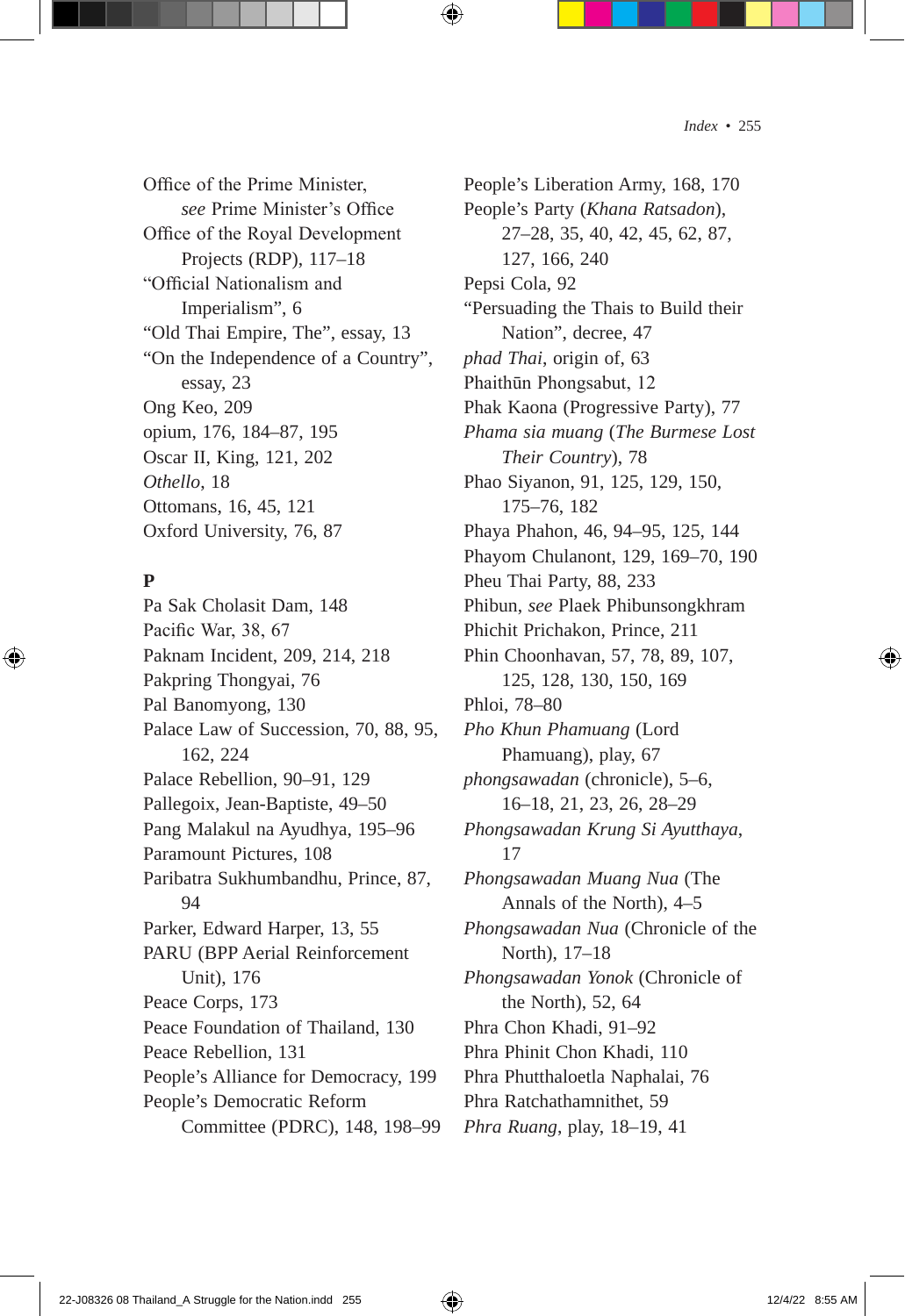Phra Sarakanprasit, 110 Phra Wisetphotchanakit, 54 Phra Yannasangwon, 73 *Phrachao Krung Thon* (King of Thonburi), play, 66 Phraya Anuman, 11, 52 Phraya Boran, 20 Phraya Chao Phrom, 10 Phraya Mano, 28, 45–46, 94 Phraya Phahon, 39 Phraya Prachakit, 52, 64 Phraya Si Sitthisongkhram, 46, 62, 169 Phrom, King, 11 *Phuean non* (*Bedfellow*), 78 *Phu Mi Bun* religious movement, 209 Phuphan Ratchaniwet Palace, 97 Phuphing Ratchaniwet Palace, 97 P'i-lo-ko/Pilaoko, 10, 30 Pin Tat, 27 Pinklao, Vice-King, 201 Piriya Krairiksh, 32, 179 Piya Malakul na Ayudhya, 196 Plaek Phibunsongkhram, 31, 34, 37–39, 40–42, 46–48, 50, 54, 56–60, 62–63, 65–67, 78, 81, 85, 90–91, 104, 107, 110–11, 118, 123–26, 128–33, 136–38, 144, 150, 152, 162–63, 169, 176 Pleung Wannasri, 168–69 Pongsapat Pongcharoen, 88 Post-Colonial Society and Culture in Southeast Asia, conference, 38 Prajadhipok, King, 27–28, 31, 45, 53, 65, 70, 79, 85, 87–88, 93–95, 104, 121, 127–28, 131, 133–34, 141, 156, 162, 219, 224, 236, 239 Pramote Maiklad, 146–47

Pramote Nakornthap, 196 *Pramuanwan*, daily, 41 Praphan Yuktanond, 177 Prasert Sapsunthorn, 166 *Prates Thai* (*Country of Thailand*), article, 42 *prawatisat*, 16 *Prawattisat sakon* (International History), 52, 54 Prawese Wasi, 146–47 Praya Borihan Boriraksa, 64 Prayut Chan-o-cha, 35, 74, 88, 100, 198, 227 Prem Tinsulanonda, 100, 102, 118, 120, 147, 186, 191, 224 Pridi Banomyong, 39, 42–43, 57, 62, 65, 70, 81, 84, 88–90, 100, 104, 107, 110, 125–30, 144, 150, 162–63, 166, 169, 188 Prime Minister's Office, 41, 60, 118, 124, 138 primogeniture, and succession, 70, 89, 207, 219, 224 Princess Mother, 122, 145, 155–59, 162–65, 167, 170, 172, 174–78, 181–83, 185–89, 195–96, 221 Princess Mother's Medical Volunteers (PMMV), 173–75, 178, 184 Princeton University, 31, 58 print capitalism, 15, 21–22 printing press, 22, 51 Prisdang, Prince, 238 Privy Council, 82, 104, 127, 146–47, 196, 205 "Problems of Thai Prehistory", 31 Progressive Party (Phak Kaona), 77 prostration, abolition of, 203–4 *Public*, *The*, (*Mahachon*), newspaper, 168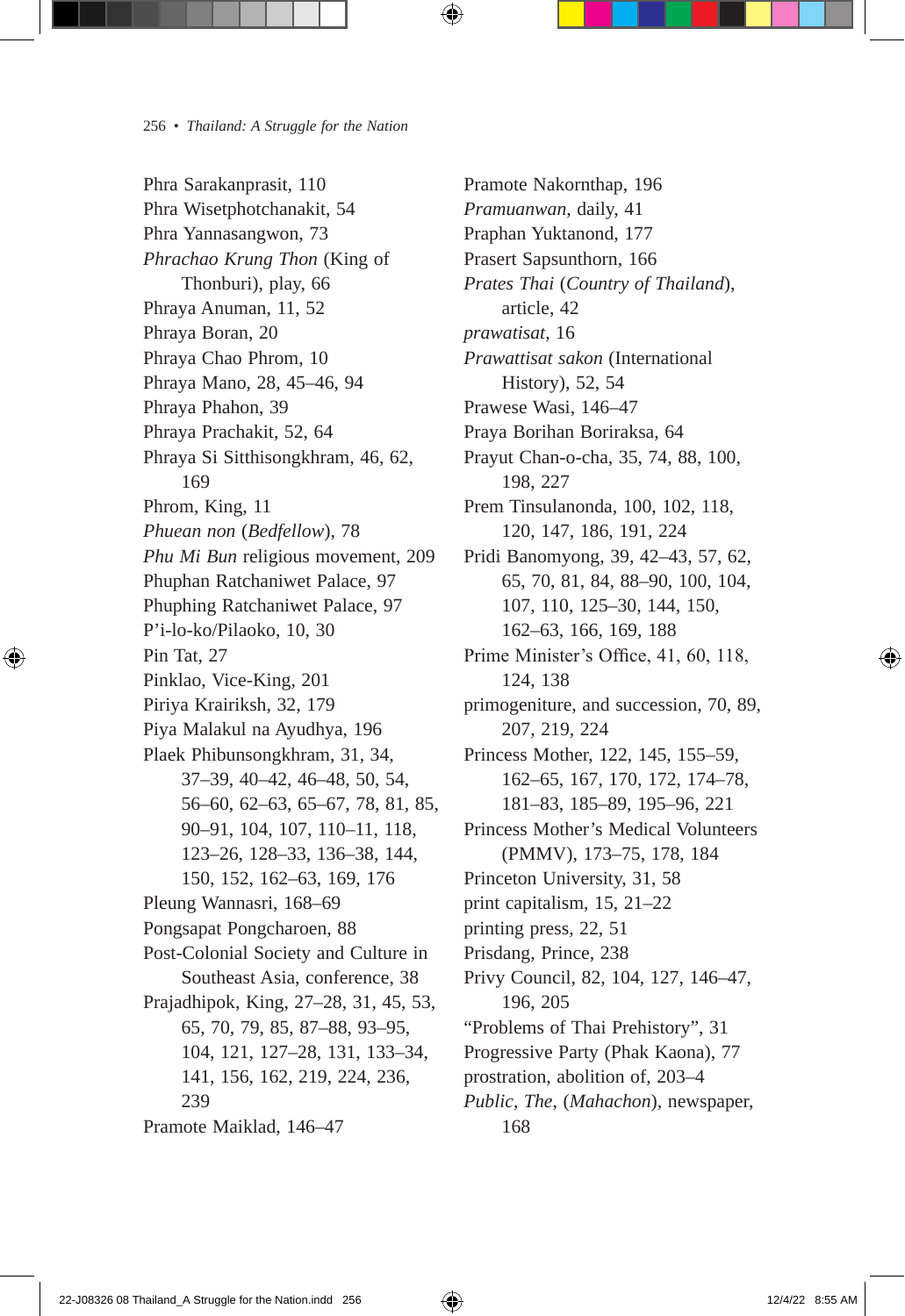Puey Ungphakorn, 82, 195 Puyi, Emperor, 157

#### **Q**

Qing dynasty, 16, 45, 212 Queen Mother, 116, 156

#### **R**

racism, 25 Radio Aw Saw, 138–40 Radio Coup, 128 Radio Thailand, 60, 138–39 Raffles, Stamford, 215 Rai Mae Fah Luang Orchard, 184 Rajamangalabhisek Royal Ceremony, 180 Raja of Ligor, 215 Ram Vajiravudh, 32 Rama I, 26–27, 32, 34, 43, 66, 100–1, 210 Rama II, 76 Rama III, 2, 5, 21, 49 Rama V, *see* Chulalongkorn Rama VI, *see* Vajiravudh Rama VII, *see* Prajadhipok Rama VIII, *see* Ananda Mahidol Rama IX, *see* Bhumibol Adulyadej Rama X, *see* Vajiralongkorn Ramayana, 32, 83, 109 Rambai Barni, Queen, 94, 162 Ramkhamhaeng *Inscription*, 16–17, 19, 32, 178–79 Ramkhamhaeng, King, 1, 3, 16–17, 19, 32, 100, 178–79 Ramkhamhaeng University, 142 Ramon Magsaysay Award, 146 *ramvong*, dance, 63 Rangsit, Prince Regent, 126 Rangsit University, 80

Ratana Sakunthai, 173 Ratanakosin/Bangkok, 2, 9, 13, 19, 29, 34, 52 *ratchakitchanubeksa*, 21 *Ratmanu* (Rajamanu), play, 66 *ratthaniyom*, 39, 40, 47–48, 60 *Recalling Childhood*, 132 red jar constitution, 150 Remote Area Security Development (RASD), 175 Revolutionary King, 100 Reynolds, Craig J., 11, 22–23, 233 Riera, José Grases, 180 righteous ruler (*dharma raja*), 70–71, 83, 100, 226 Rockefeller Foundation, 159–61 Rolin-Jaequemyns, Gustave, 218 *Romance of the Three Kingdoms*, *The*, 243 Romanovs, 16, 45 *Romeo and Juliet*, 17 Rosa, Ercole, 180 Royal Asiatic Society, 14 Royal Father, cult of, 179 *Royal Gazette*, 21, 203 royal graduation ceremony, 141 Royal Grandmother, 97, 133, 155, 158 Royal Infantry of the Line, 208 Royal Medical College, 161 Royal Military Academy, 208–9 Royal Pages Bodyguards, 208 Royal Printing House, 21 Royal Projects (RP), 117 Royal Railway of Siam, 134 Royal Research Society, 14 Royal Thai Armed Forces, 170 Royal Thai Army, 90, 171, 223 Royal Thai Army Radio, 82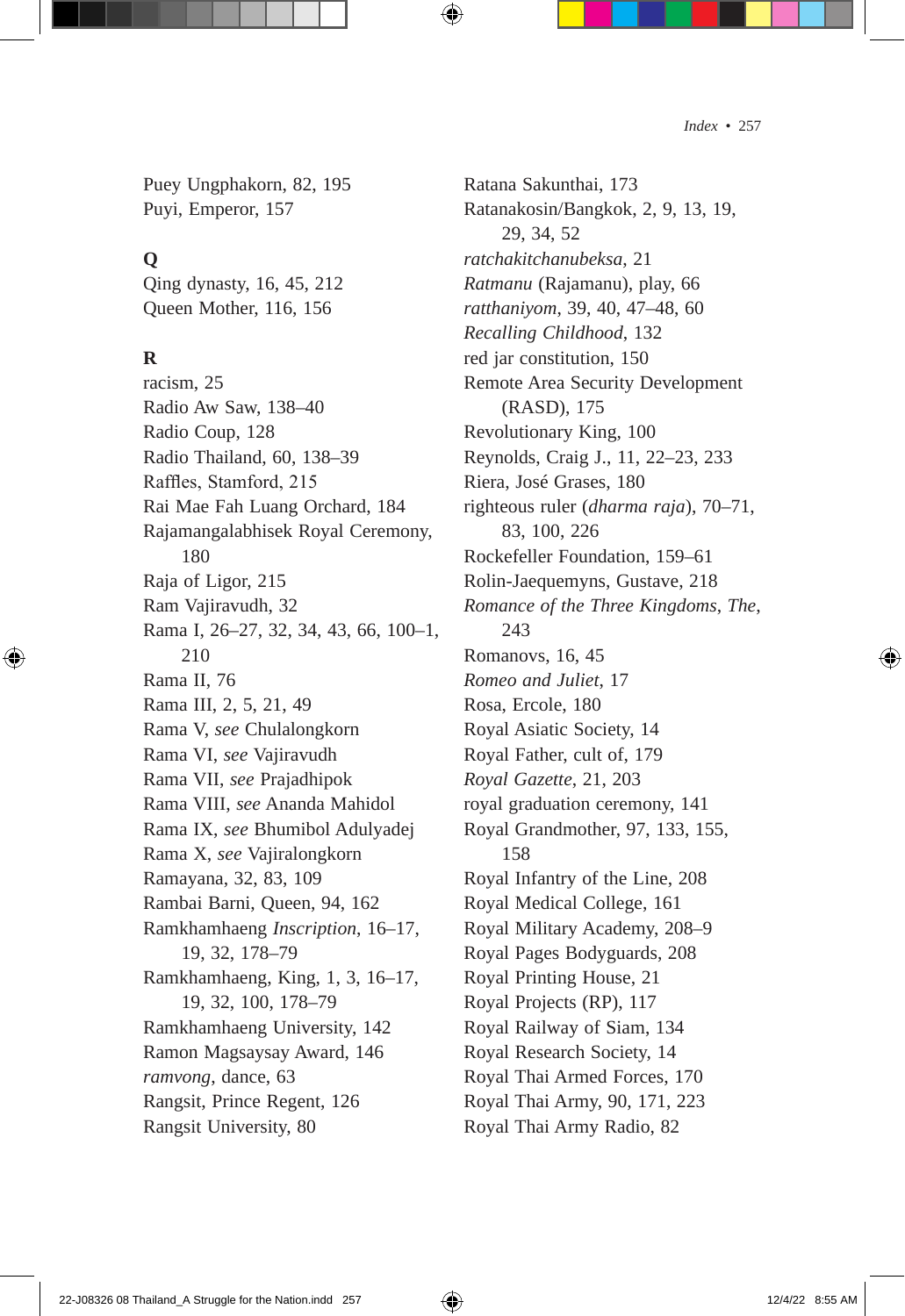Royal Thai Marine Corps, 90 Royal Thai Navy, 90, 99 Royal Thai Police, 164 Royal Thai Survey Department, 213 royal train, 134–36 Royal Wish Projects (RWP), 117 royalism, 48, 84 royally initiated projects (RIPs), 102, 115–22, 137, 147, 221 Royally Patronized Projects (RPP), 118 Ruam Wongphan, 167 *Ruang khong chat Thai* (*Story of the Thai Nation*), 52 *Ruang Thieo Muang Phra Ruang* (*A Tour of the Phra Ruang Country*), 17 rubber plantation, 215

## **S**

Saha Union Group, 86 Sahacheep (Trade Union), 130, 150 Saiyud Kerdphol, 170 Sala Chalermkrung Royal Theatre, 89 Salang Bunnag, 177 Samak Sundaravej, 82 *samakkhi*, concept of, 24 Sanam Chandra Palace, 15, 135 Sang Phatthanothai, 59 Sanga Kanchanakkhaphan, 52 *Sangkhomsat Parithat*, 57 Sangwan Talapat, 97, 155, 158, 160, 164 Sanssouci Palace (Klai Kang Won), 27, 134, 176, 228 Sanya Dharmasakti, 82 Saovabha Phongsri, Queen, 116, 156–57, 160 Saovabha Schools, 157

Sapathum Palace, 161 Sappasartsupakij, Prince, 202 Sarekat Islam, 44 Sarit Thanarat, 57–58, 60, 90, 102, 107, 118, 123–25, 129, 132–33, 136, 140, 165–66, 170, 175–77, 186, 199, 224 Sasakawa Peace Foundation, 186 *Sathianraphap* (Stability), newspaper, 131 Savang Vadhana. 93 *Sayam Nikon* (*Siamese People*), 85 *Sayam praphet*, journal, 22 Scandinavian Airlines System, 135 Scharnberger, Elisabeth, 104 scholarship grants, 143–46 school history textbooks, 6 Schurovsky, Pyotr, 63 Second Opium War, 55 Second World War, 38, 42, 54, 56, 62, 66, 79, 89, 104, 107, 122, 132, 150, 157, 162, 166, 169, 195, 198, 232, 240 Seksan Prasertkul, 187, 191 Senate, 128 Seni Pramoj, 76–78, 92, 110, 133, 150 Seraidaris, Cleon, 112 Seri Manangkhasila Party, 107, 136 Serm Suk PLC, 92 Sern Panyarachun, 85 Shakespeare, 17 Sheng-luo-pi, 10, 30 Shinzo Abe, 223 Si Intrathit, king, 1, 19 *Si Phaendin* (*Four Reigns*), 78–80, 108 Siam dynastic history of, 1–6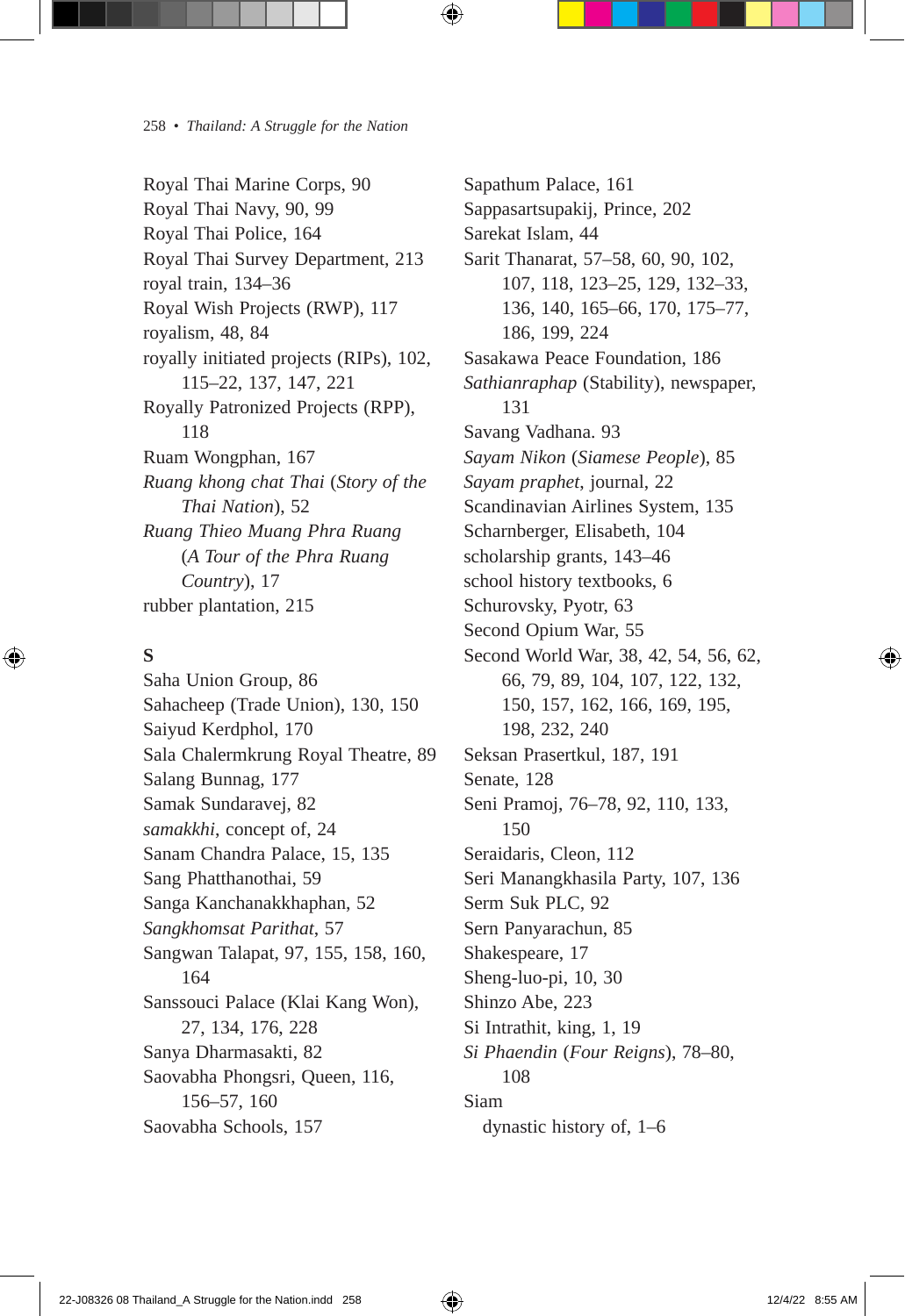name change, and, 31, 37–44, 47–51, 56–57 symbol of, 26 *see also* Thailand Siam Commercial Bank, 160 "Siam from an Historical Standpoint", 4 *Siam Mapped*, 2 *Siam Rath*, 76, 78, 82, 152, 181 *Siam Repository*, 21 Siam Society, 14, 104–5, 229 *Siam Weekly Advertiser*, 21 Siamese Crowned Royal Son, 207 Siamese-English dictionary, 159 Siamese French English dictionary (*Dictionnaire Siamois Franc̜ais Anglais*), 49 Siburapha, 130 Siemlo, 4 Silapakorn University, 82, 142 Singapore Free Press, 29 Sino-French War, 212 Sino-Thai Business (*Thai Hua Siang Po*), 85 Sirichai Chiang Sen, 3 Sirikit Kittiyakorn, Queen, 80, 85, 91, 97, 104, 108, 116–17, 132–34, 141, 157, 181–82, 192, 195, 218, 221, 223, 228 Sirindhorn, Princess, 119, 135, 143, 145, 153, 184, 189, 221, 223, 225, 228 Siriraj Hospital, 158–59, 161, 188, 223, 228 Siriraj, Prince, 158, 223 slavery, abolition of, 203–5 "Sleeper and the Waker, The", poem, 179, 193 Smith, Samuel, 21

Social Action Party, 77 socialism, 48 Sodsri Chakrabandhu, 85 Somdet Chaophraya Si Suriwongse, 207 Somdet To, 33 Somdet Ya, 97, 133, 155, 158, 178, 181 Somsak Jeamthirasakul, 111 Song Nopphakhun, 169 Songkran, water festival, 133 Sonthi Boonyaratglin, 148, 198 Sopranzetti, Claudio, 240–41 Soul of the Nation, 96, 100, 221 Southeast Asia Collective Defense Treaty, 123, 165 Southeast Asian Buddhists, 59 Southeast Asia Treaty Organization (SEATO), 98–99, 123, 131, 228 *Souvenir of the Siamese Kingdom Exhibition at Lumbini Park B.E. 2468*, 20, 27, 34 Soviet Union, 98, 131, 167, 173 Speakers' Corner, 91 Sra Pathum Palace, 174 Sri Ayuddhya, 4 *Sri Ayutthaya*, battleship, 130 Srinagarindra Boromarajajonani, Princess, 97, 116–17, 120, 133, 155, 162 Srinakharinwirot Universitiy, 144 "statism", 39–40, 48, 60 Stengs, Irene, 180 *Story of Mahajanaka*, *The*, 230–31 *Story of the Thai Nation* (*Ruang khong chat Thai*), 52 *Story of Tongdaeng*, *The*, 231–32 student activism, 59, 69, 71–74, 77, 90, 118, 130, 141, 177, 191, 199, 227, 252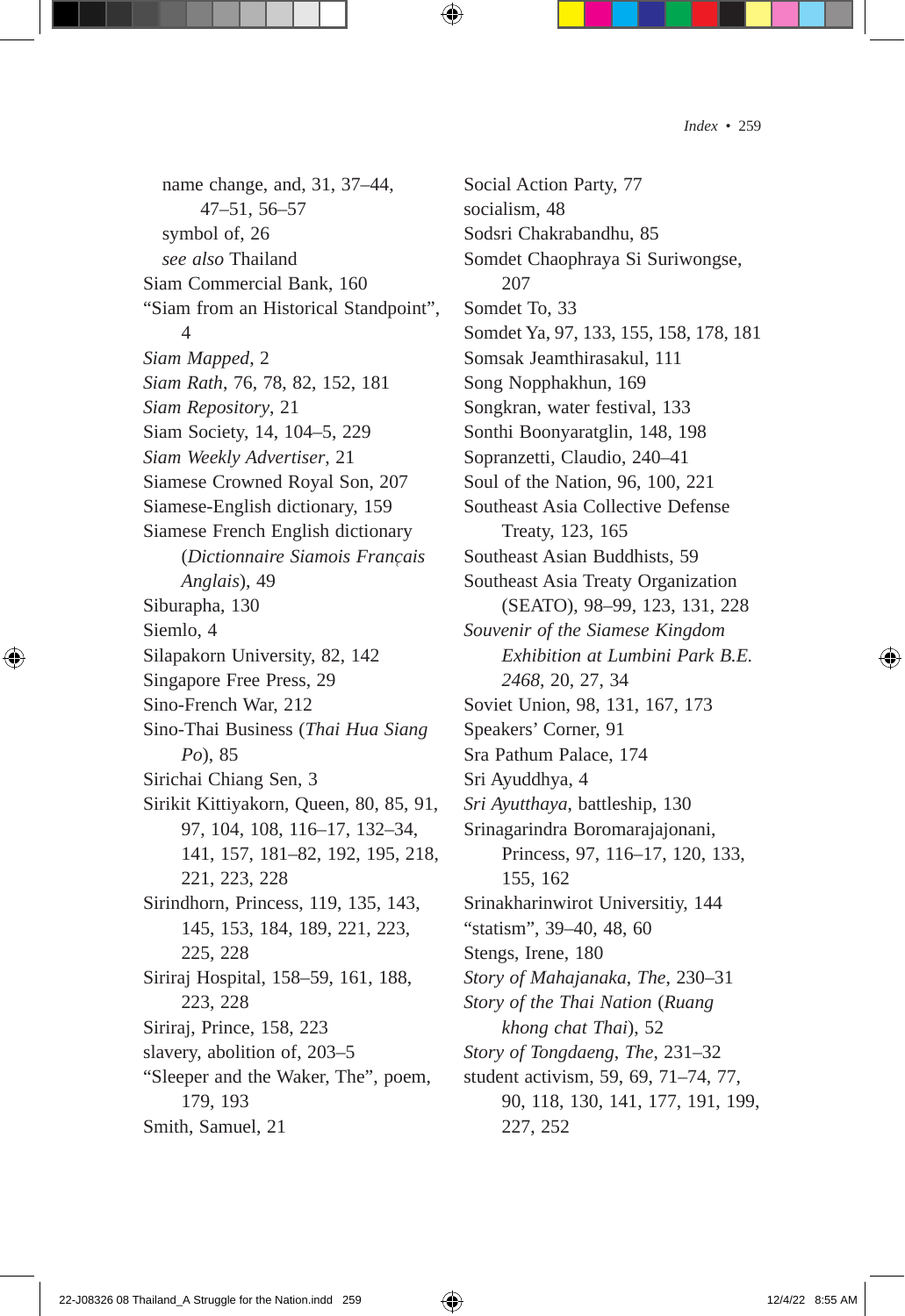student enrolment, 142–43, 153 Suankularb College, 76 succession, and primogeniture, 70, 89, 207, 219, 224 Suchinda Kraprayoon, 72, 74, 86, 109, 115, 224 Suddha Dibyaratana, Princess, 87 *sue pa* (Wild Tigers Corps), 16, 18, 104 Suez Canal, 215 Sujit Wongthes, 58 *Suk Thalang* (*Battle of Thalang*), play, 66 Sukarno, 39, 44 Sukhothai, 3, 9, 11, 16–19, 29 Sukhothai-ism, 17 Sukhothai-Phra Ruang Dynasty, 20 Sukhumabhinan, Prince, 86–87 Sukhumbhand Paribatra, 74–75, 84, 86–88 Sukumalmarsri, Queen Consort, 87 Sulak Sivaraksa, 57, 105 Sultan of Kedah, 215 Suphanni Kanchanatthiti, 6 *Suphapsatri* (Lady), 85 Supreme Court, 82, 85, 92 Supreme Allied Commander South East Asia (SACSEA), 163 Supreme Patriarch of Thailand, 73 Surayuth Chulanont, 46, 63, 129, 169, 190–91, 196 *Susi thaihao* (Empress Dowager Cixi), 78, 157 Suthep Thuagsuban, 148, 199 Suvadhana, Princess, 94

## **T**

Tai-Lao, 30 Tai race, 5, 54–55, 68

*Tai Race: Elder Brother of the Chinese*, *The*, 54–55 Taiping Rebellion, 212–14 Taksin, King, 26–27, 34, 66, 100–1, 210, 215–16 Talleyrand of Thailand, 54 Tarling, Nicholas, 132 *Tasting, Ranting*, cooking show, 82 Television Pool of Thailand (TPT), 196 Temple of Dawn, 130 Thai Airways, 134 Thai baht, devaluation, 69, 222 Thai books, Must-Read, 80 Thai Chinese, 51, 190, 217 Thai Film Censorship Board, 108 *Thai Hua Siang Po* (Sino-Thai Business), 85 Thai Khadi Research Institute, 83 Thai Patriotic Front, 167–68 Thai Pillars (*Lak Thai*), 31, 52–53, 65 Thai Rak Thai (Thai love Thai) party, 68, 147 Thai Red Cross Society, 156 Thaification, 63 Thailand capitals of, 9 constitution-writing in, 126–27 name change, and, 31, 37–44, 47–51, 56–57 population, 142–43 road construction in, 151 universities in, 142–44, 153 *see also* Siam *Thailand Post*, 232 Thailand Research Fund, 80 *Thais Are Here*, *The*, (*Khon Thai Yu Thini*), 58 *Thais are in Southeast Asia*, *The*, (*Khon Thai yu nai usakhane*), 58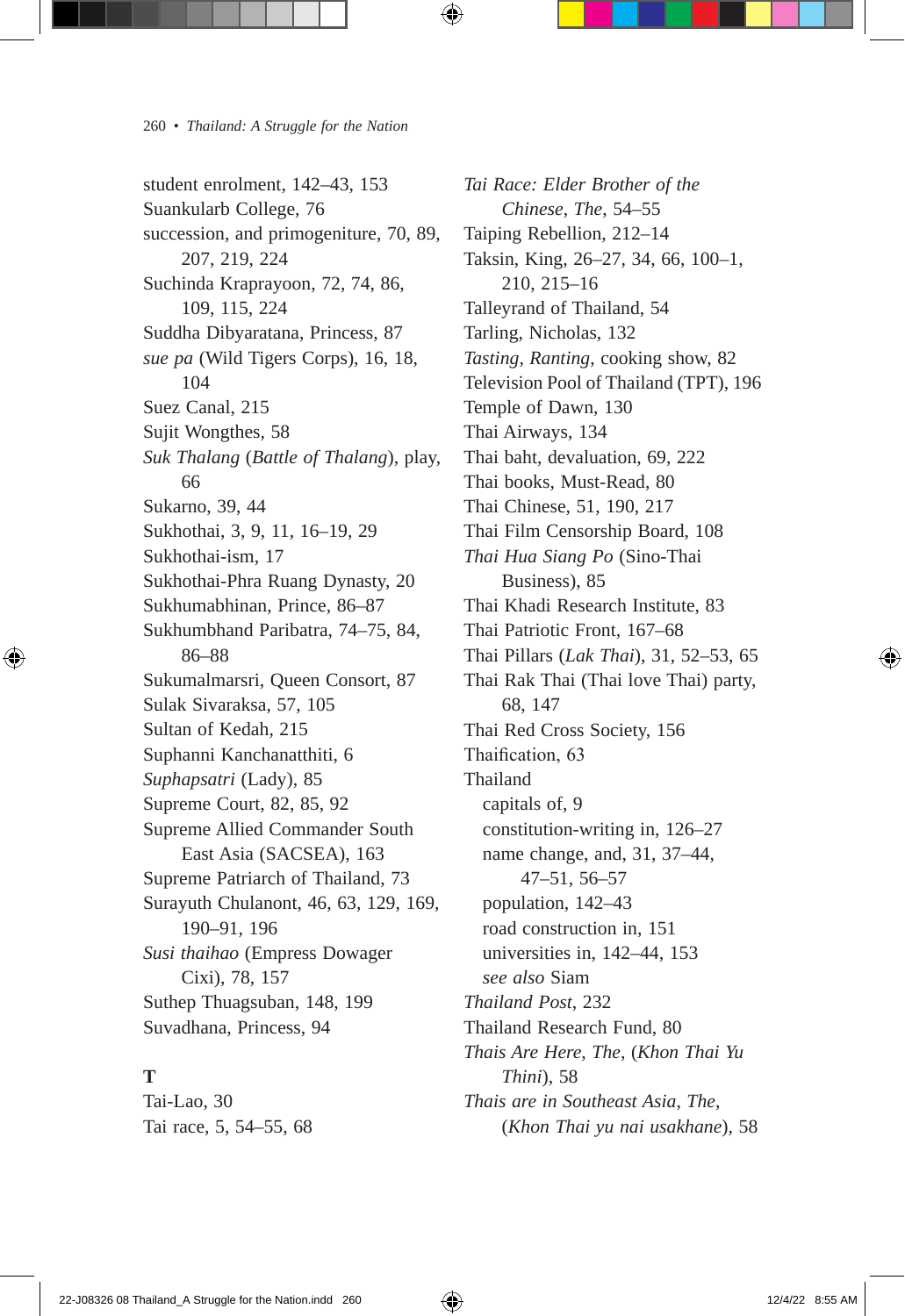*Thais Do Not Come from Anywhere* (*Khon Thai Mai Dai Ma Chak Nai*), 58 Thaksin Ratchaniwet Palace, 97 Thaksin Shinawatra, 68, 86, 147, 153, 169, 196, 198–99, 222–23, 240 Thammasat University, 38, 53, 73, 77, 80–84, 90, 109, 111, 140–44, 153, 163, 168, 177, 188, 195, 233 Thanet Aphornsuwan, 126 Thanin Kraivichien, 85 Thanit Yupho, 109 Thanom Kittikachorn, 73, 81, 118, 123–25, 129, 133, 141, 155, 165, 173, 224 Thanphuying La-iad Phibunsongkram, 133 *Thao Saenpom*, play, 18, 20 Thawan Thamrongnawasawat, 89 Thawil Pliensri, 233 Theravada Buddhism, 71, 223, 226, 230 Thewathat, 24 Thianwan, 22, 26 *Thinking of the Land of the Thai*  (*Kid thung muang Thai*), 37 Thip Keson, 211 Thirayuth Boonmee, 187, 191 Third World, 123, 131 *Thok khamen* (*Khmer Discussed*), 78 Thomas of Savoy, Prince, 121 Thong Jamsri, 168 Thongchai Winichakul, 2 Thongphan Sutthimat, 166 *Thousand Years of the Tartars*, *A*, 55 Three Seals Law, 21 Tia Sin Tat, 27 tin mining, 215, 217

Tod Kathin Ceremony, 54 Tojo, Hideki, 38–39, 107 Tom Yam Kung crisis, 157, 222 *Tour of the Phra Ruang Country*, *A*, (*Ruang Thieo Muang Phra Ruang*), 17 Trade Union (Sahacheep), 130, 150 Trent College, 76 Trinity College, Cambridge, 85 *Tripitaka*, 226 "True Nationhood", essay, 24 Twentieth Century Fox, 78, 107 *Two Great Development Kings*, 220

#### **U**

U Nu, 44 Udom Sisuwan, 168 *Ugly American*, *The*, 78 Umberto I, King, 121 UNESCO, 179, 188 UNICEF, 86 United Front for Democracy Against Dictatorship (UDD), 224 United Nations Security Council, 166 United States Operations Mission to Thailand, 175 Universal Pictures, 78 University College, London, 13 University of California, 147, 240 University of Chicago, 147 University of Colorado, 146 University of Hong Kong, 58 University of Lausanne, 91, 95, 112 University of Moral and Political Sciences, 53, 81 University of Tübingen, 211 *Up the Yangtsze*, 55 Ursuline Order, 93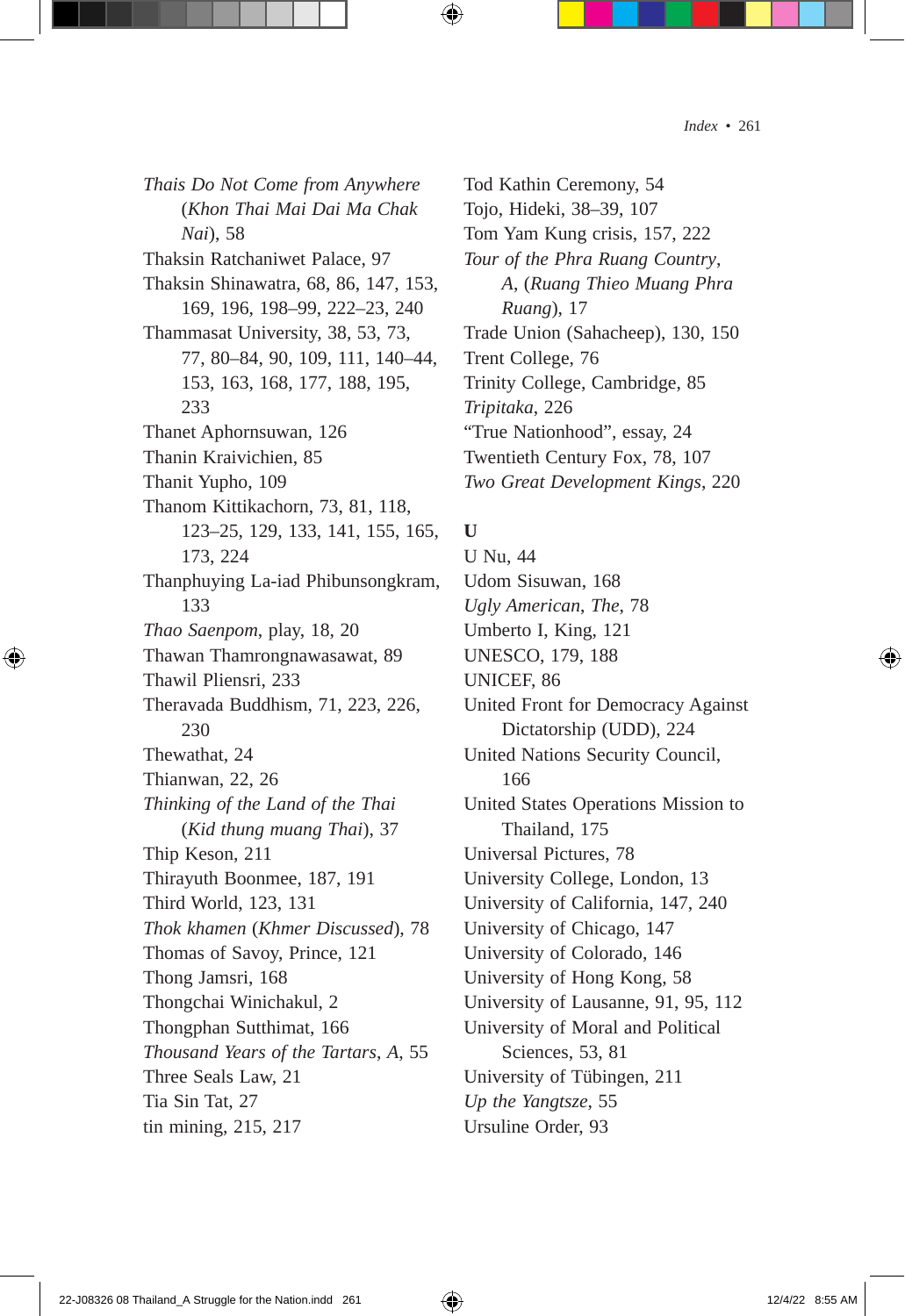USS *Maddox*, 156, 165 Uthong, King, 2, 4–6, 10, 20 U-T'ong Rama-thi-bodi, 3

#### **V**

Vajiralongkorn, Crown Prince, 73, 132–33, 153, 221, 233, 240, 242 Vajiravudh, King, 4, 6, 8, 11, 14–20, 23–25, 27–29, 31–34, 44–45, 47–49, 51, 70, 79, 89, 92, 94, 104, 106–7, 121, 141, 156, 160–62, 180, 192, 219, 224, 233, 236, 239 Vajirayana Library, 14 Vajirunhis, Prince, 57, 219, 207 Valaya, Princess, 158 *vaṃsāvatāra*, 28 Vella, Walter F., 20, 22, 31 Vibhavadi Rangsit, Princess, 195 Victor Emmanuel II, King, 180 Victoria, Queen, 63 Vietnam, 10–11, 42, 55–56, 98–99, 101, 112, 122–23, 156, 165–67, 190, 204, 212–13, 221, 241, 243 Vietnam War, 156, 165, 221 Village Scouts (VS), 176–77 Virulent Burmese Student Warriors, 87 Voice of the People of Thailand (VOPT), 167 Volunteer Defense Corps (VDC), 176–77

#### **W**

Wachirawut, *see* Vajiravudh Wake the Nation and the Heart, policy, 16

*wan chat* (National Day), 39–40, 60–61, 132 Wan Waithayakorn, Prince, 105 Wang Na Incident, 206 War Department, 208 Wat Arun, 130 Wat Bowonniwet, 2, 73, 136 Wat Phra That Doi Suthep, 185 Wat Rakhang, 33 Wat Saket, 21 Wat Suan Dok, 192 Wen Jiabao, 223 Whittington, Richard, 104 Wichai Ketsriphongsa, 73 Wichaichan, Prince, 201, 206–7, 218 *wikhroa ruang Muang Tai doem* (*Analysis of the Ancient Tai Nation*), 54 Wilatwong Phongsabut, 12 Wild Tigers Corps (*sue pa*), 16, 18, 104 Wilhelm I, Kaiser, 121 Witayakorn Chiengkul, 80 Worachet Phakeerat, 233 World Bank, 123–24 *Worshipping the Great Modernizer: King Chulalongkorn, Patron-Saint of the Thai Middle Class*, 180 Wyatt, David K., 22, 210

## **X**

xenophobia, 23

## **Y**

Yangtse River, 9, 11 Yanhee Dam, 123 Yaowarat Incident, 164